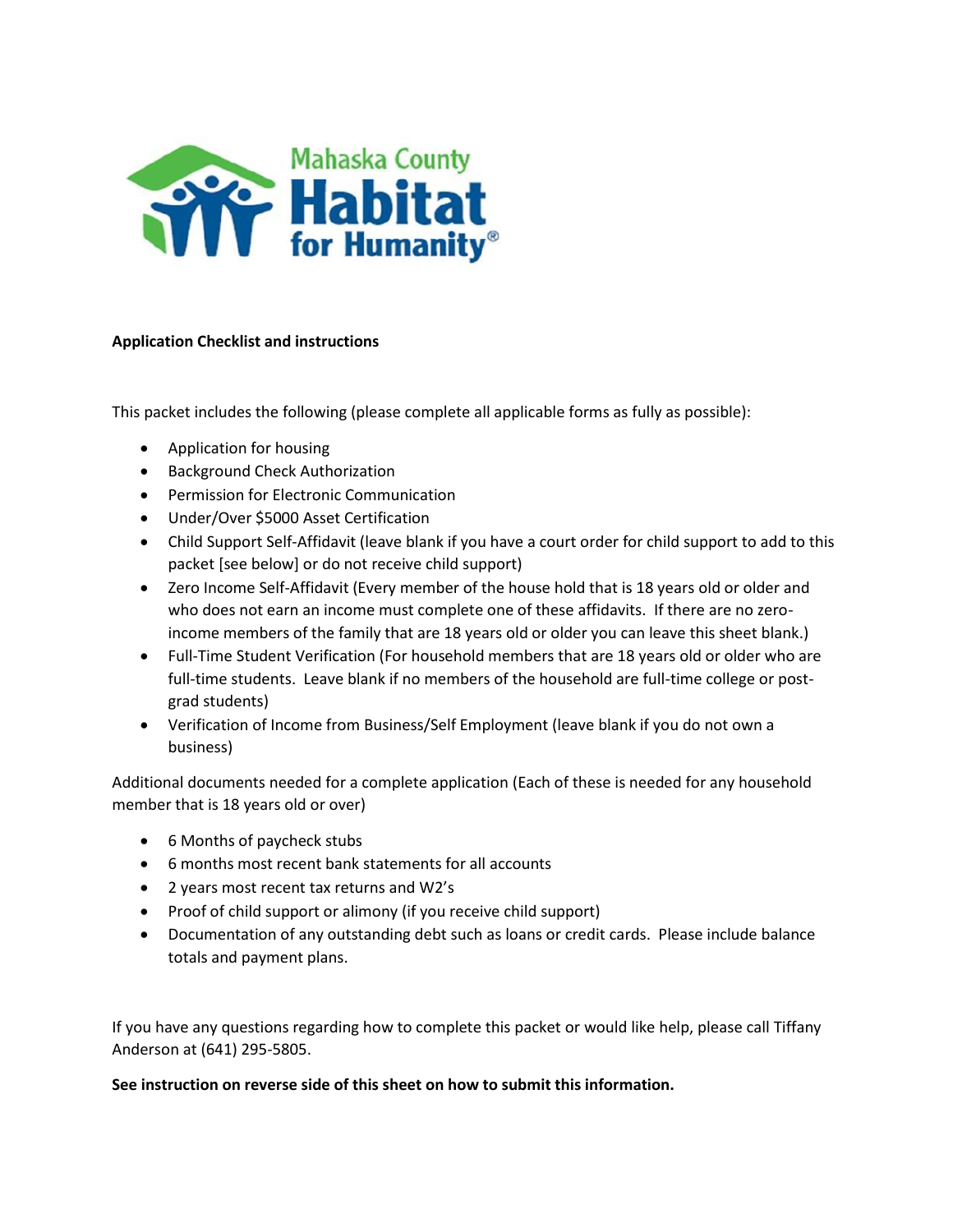To mail this application, please address mail to:

Mahaska County Habitat for Humanity PO box 583 Oskaloosa, IA 52577

Or hand-deliver to our office at (please call ahead to assure someone will be available to accept application):

201 N Market St Oskaloosa, IA 52577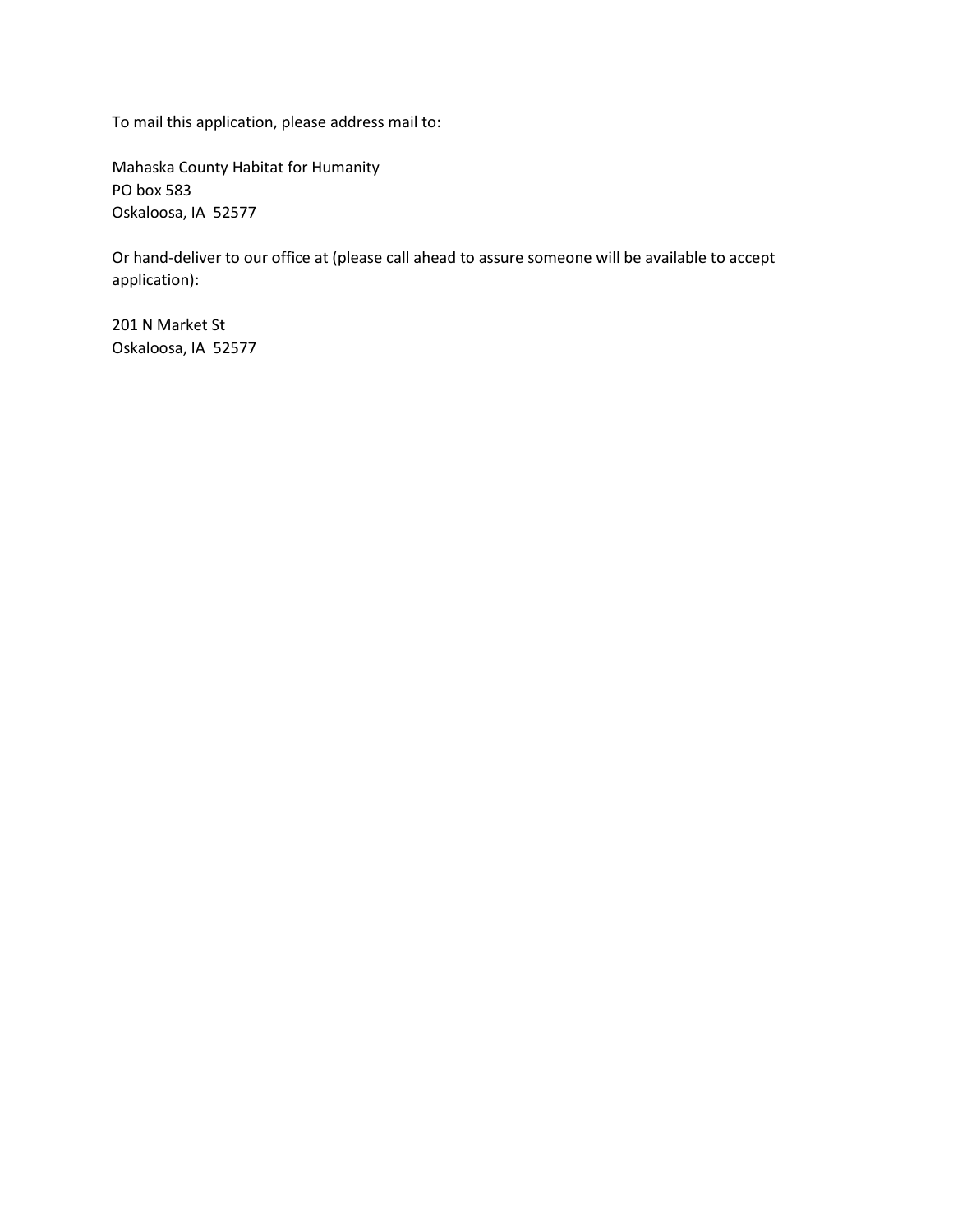

## **CONFIDENTIAL**

# Background Check Authorization

| <b>Current Address Since:</b>     |                                                                                                                      |        |        |
|-----------------------------------|----------------------------------------------------------------------------------------------------------------------|--------|--------|
|                                   | (Mo/Yr) (Street)                                                                                                     |        | (City) |
| Previous Address From:            | <u> 1989 - Andrea Andrew Maria (h. 1989).</u>                                                                        |        |        |
|                                   | (Mo/Yr) (Street)                                                                                                     |        | (City) |
| Previous Address From:            | and the control of the control of the control of the control of the control of the control of the control of the     |        |        |
|                                   | (Mo/Yr) (Street)                                                                                                     | (City) |        |
| Social Security Number: _________ | DOB:                                                                                                                 |        |        |
|                                   |                                                                                                                      |        |        |
| Drivers License Number/State:     | <u> 1989 - Johann Barn, mars ann an t-Amhain Aonaich an t-Aonaich an t-Aonaich ann an t-Aonaich ann an t-Aonaich</u> |        |        |

The information contained in this application is correct to the best of my knowledge.

I hereby authorize **Mahaska County Habitat for Humanity** and its designated agents and representatives to conduct a comprehensive review of my background causing a consumer report and/or an investigative consumer report to be generated for employment and/or volunteer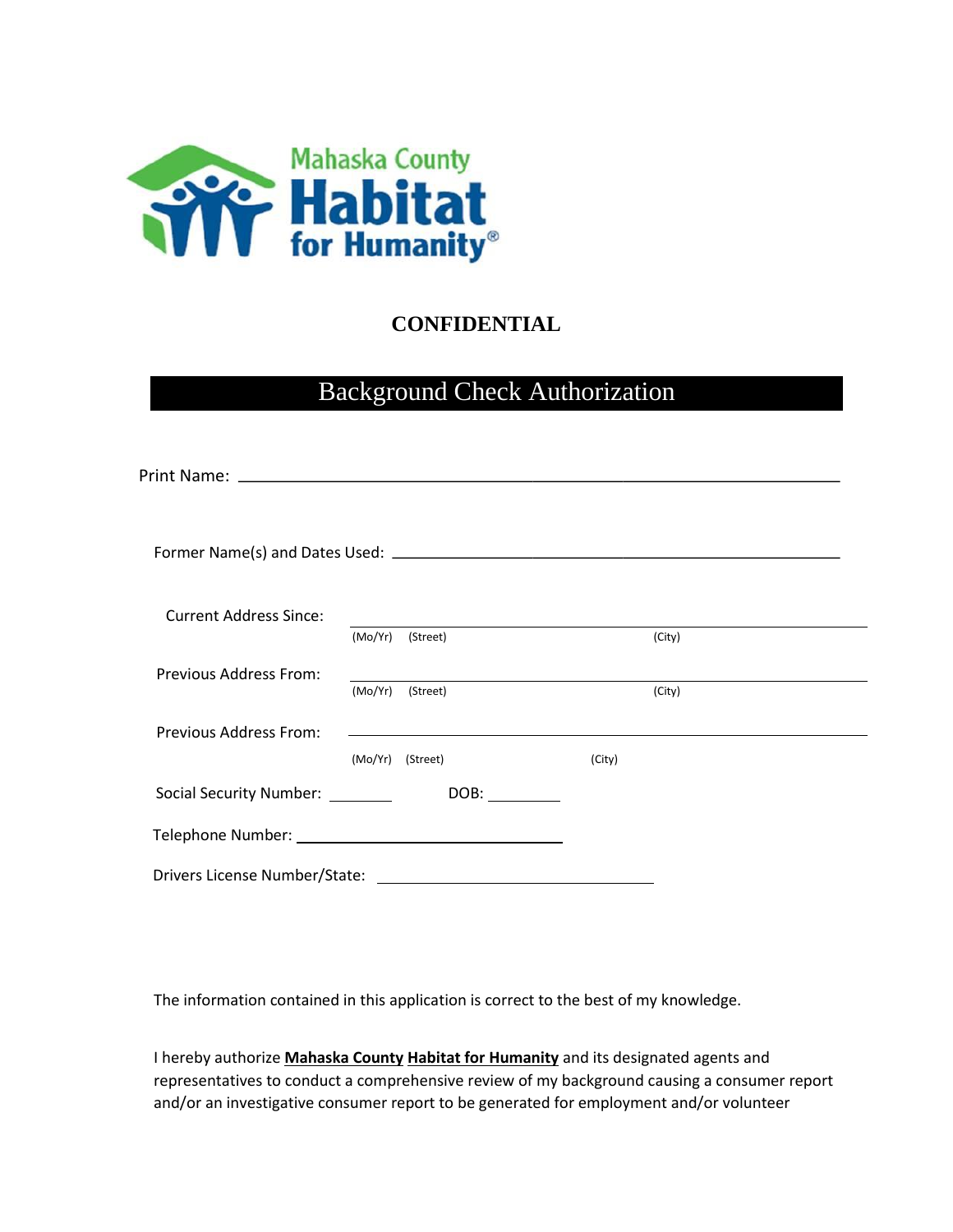purposes. I understand that the scope of the consumer report/ investigative consumer report may include, but is not limited to the following areas: verification of social security number; credit reports, current and previous residences; employment history, education background, character references; drug testing, civil and criminal history records from any criminal justice agency in any or all federal, state, county jurisdictions; driving records, birth records, and any other public records.

I further authorize any individual, company, firm, corporation, or public agency to divulge any and all information, verbal or written, pertaining to me, to **Mahaska County Habitat for Humanity** or its agents. I further authorize the complete release of any records or data pertaining to me which the individual, company, firm, corporation, or public agency may have, to include information or data received from other sources. **Mahaska County Habitat for Humanity** and its designated agents and representatives shall maintain all information received from this authorization in a confidential manner in order to protect the applicant's personal information, including, but not limited to, addresses, social security numbers, and dates of birth.

Signature: \_\_\_\_\_\_\_\_\_\_\_\_\_\_\_\_\_\_\_\_\_\_\_\_\_\_\_\_\_\_\_\_\_\_\_\_\_\_ Date: \_\_\_\_\_\_\_\_\_\_\_\_\_\_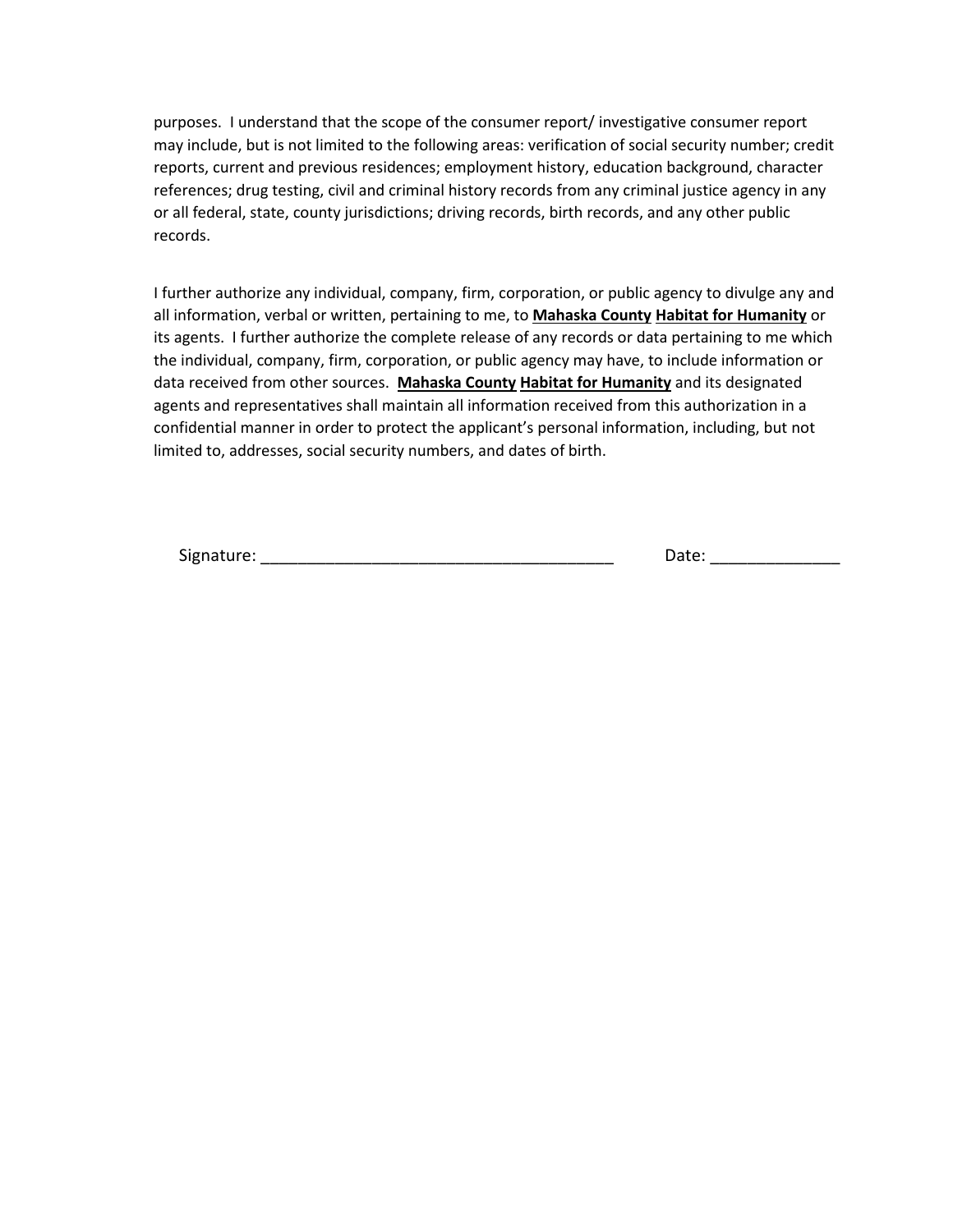

**Building homes, building hope, building community**

## **FULL-TIME STUDENT VERIFICATION**

I, \_\_\_\_\_\_\_\_\_\_\_\_\_\_\_\_\_\_\_\_\_\_\_\_\_\_\_\_\_\_\_\_, certify that I am (check one):

**□** A full-time student or

**□** NOT a full-time student.

If you are a full-time student, please fill out the following information:

Name of Educational Institution: Name of Educational Institution:

Address: Address: Address: Address: Address: Address: Address: Address: Address: Address: Address: Address: Address: Address: Address: Address: Address: Address: Address: Address: Address: Address: Address: Address: Addres

Years Remaining to Complete Degree or Program: [19] Nearly Means Remaining to Complete Degree or Program:

Signature Date **Date**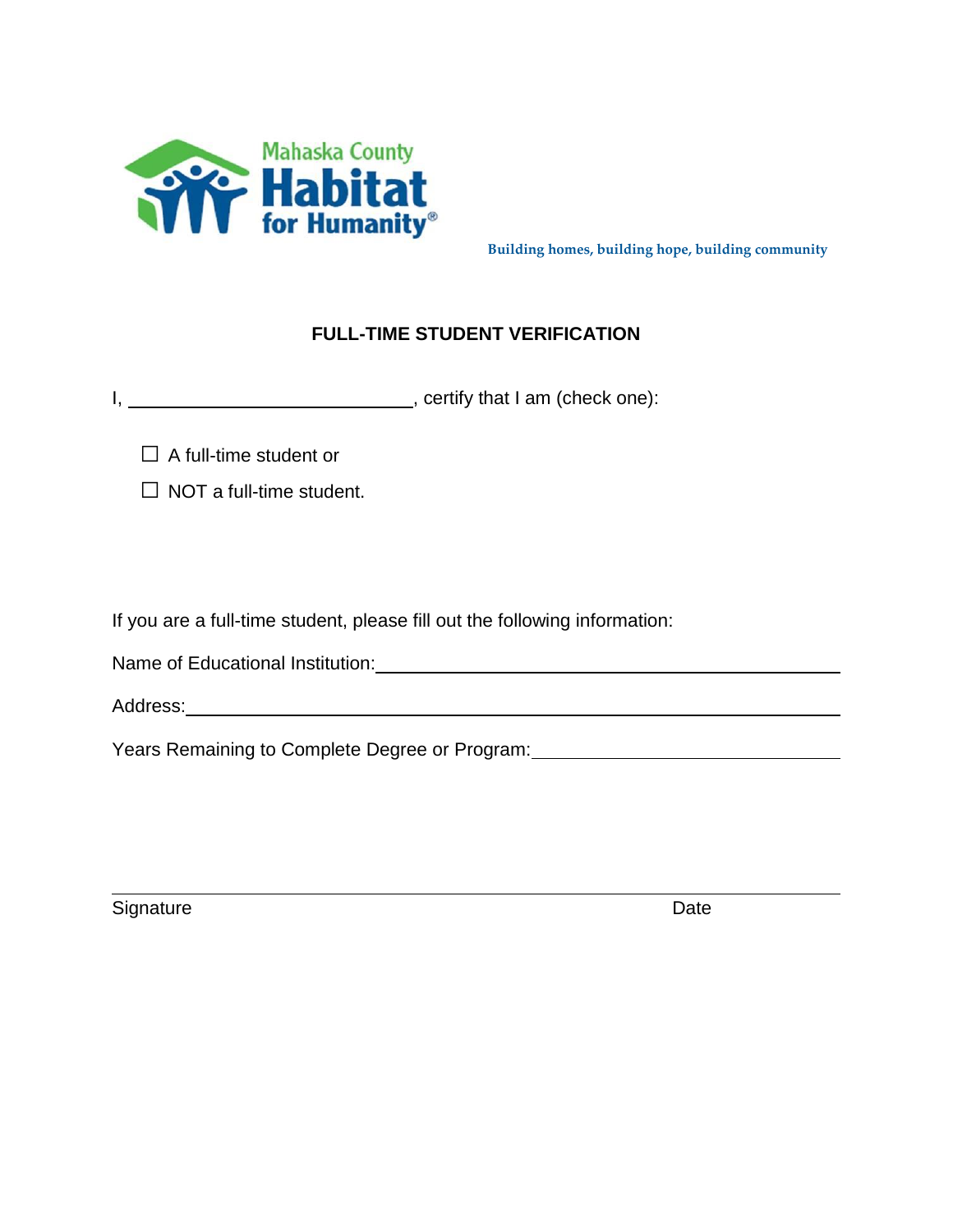

## Permission for Electronic Communication

Dear **contract and the contract of the contract of the contract of the contract of the contract of the contract of the contract of the contract of the contract of the contract of the contract of the contract of the contrac** 

We are pleased you have made it this far in the home owner selection process. It is often quicker to communicate electronically compared to paper copies through the mail. Please review this document and provide your consent.

1. Scope of Communications to be provided in electronic form. Habitat for Humanity will continue to meet you in person and use paper copies for all contracts and legally binding agreements. The purpose for electronic communication will be restricted to scheduling appointments, confirming appointments, and planning and organizing dedication events including but not limited to invitation lists, programs, schedules, and deadlines. If at any time it is deemed better for communications sake to discuss these things in person an appointment will be made to meet in person.

2. Method of communications in electronic form. By providing your consent you are granting us permission to contact you via email and texts to your personal device.

3. How to withdraw your consent. You may withdraw your consent to receive communications in electronic form by contacting us at our office. At our option, we may treat your provision of an invalid email address, or the subsequent malfunction of a previously valid email address, as a withdrawal of your consent to receive electronic communications. We will not impose any fee to process the withdrawal of your consent to receive electronic communications. Any withdrawal of your consent to receive electronic communications will be effective only after we have a reasonable period of time to process your withdrawal.

4. Consent. By signing below, you agree that you have read, understand, and agree to the Permission for Electronic Communication Form. You hereby give your affirmative consent to provide electronic communications to you as described herein. You further agree that you have provided us with a current e-mail address at which we may send electronic communications to you.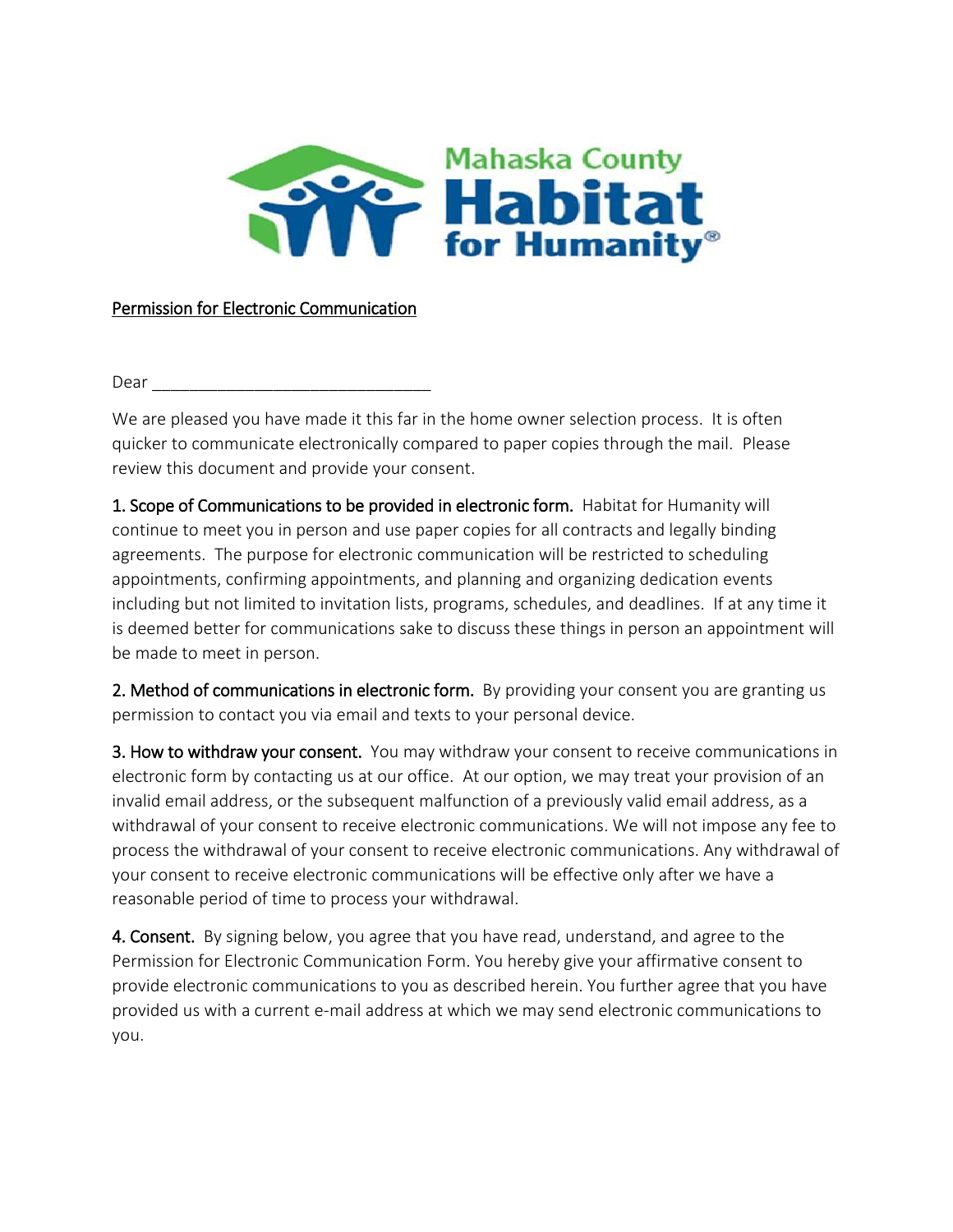| Date:                           |  |
|---------------------------------|--|
| <b>Applicant Email Address:</b> |  |

Phone number for personal device (if applicable): \_\_\_\_\_\_\_\_\_\_\_\_\_\_\_\_\_\_\_\_\_\_\_\_\_\_\_\_\_\_

Applicant Name (Print): \_\_\_\_\_\_\_\_\_\_\_\_\_\_\_\_\_\_\_\_\_\_\_\_\_\_\_\_\_\_

Applicant Signature: \_\_\_\_\_\_\_\_\_\_\_\_\_\_\_\_\_\_\_\_\_\_\_\_\_\_\_\_\_\_\_\_